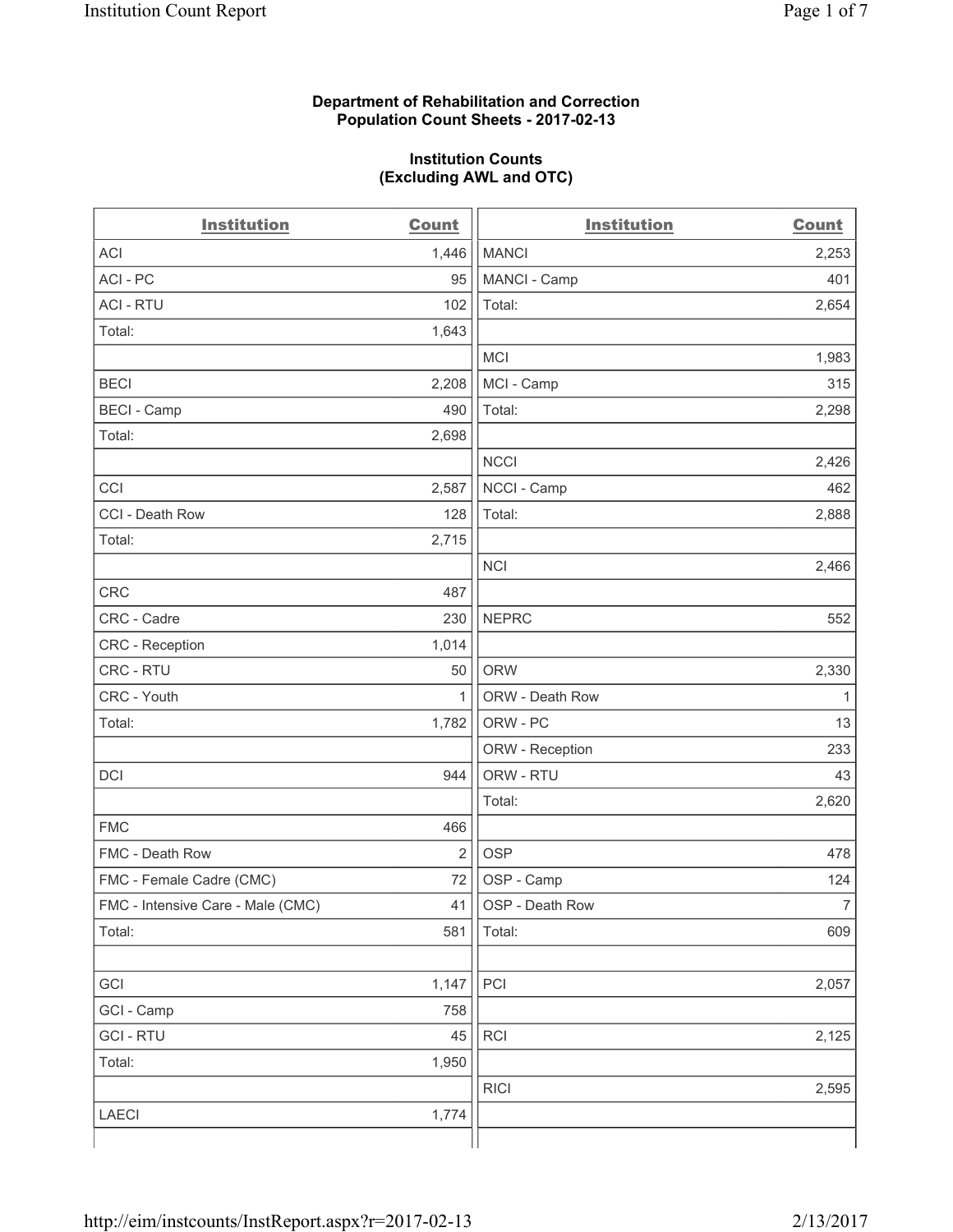|                          |       | SCI            |                          | 2,052  |
|--------------------------|-------|----------------|--------------------------|--------|
| LECI                     | 2,078 |                |                          |        |
| LECI - Camp              | 179   | SOCF           |                          | 1,182  |
| Total:                   | 2,257 | SOCF - RTU     |                          | 55     |
|                          |       | Total:         |                          | 1,237  |
| LOCI                     | 2,272 |                |                          |        |
|                          |       | <b>TCI</b>     |                          | 1,082  |
| LORCI                    | 235   | TCI - Camp     |                          | 428    |
| LORCI - Cadre            | 153   | Total:         |                          | 1,510  |
| <b>LORCI - Reception</b> | 1,006 |                |                          |        |
| Total:                   | 1,394 | <b>TOCI</b>    |                          | 997    |
|                          |       | TOCI - PC      |                          | 97     |
| <b>MACI</b>              | 1,069 | Total:         |                          | 1,094  |
| MACI - Minimum           | 1,266 |                |                          |        |
| Total:                   | 2,335 | <b>WCI</b>     |                          | 1,158  |
|                          |       | <b>WCI-RTU</b> |                          | 89     |
|                          |       | Total:         |                          | 1,247  |
|                          |       |                |                          |        |
|                          |       |                | <b>Total Population:</b> | 50,349 |

\* The Total Population includes 30 Offenders with Reason Codes 30 & 31. \*\* The Total Population includes 40 Offenders with Reason Code 0A.

## **Male Population by Security Level (Include AWL and Exclude OTC)**

| <b>Security Level</b>  |                   | <b>Body</b> | AWL | $(-OTC)$ | <b>Total</b> |
|------------------------|-------------------|-------------|-----|----------|--------------|
| Total Level 5          |                   | 98          |     |          | 98           |
| <b>Total Level 4</b>   |                   | 1,998       | 28  | 25       | 2,001        |
| Total Level 3          |                   | 11,804      | 156 | 124      | 11,836       |
| Total Level 2          |                   | 16,222      | 234 | 165      | 16,291       |
| <b>Total Level 1</b>   |                   | 15,800      | 192 | 81       | 15,911       |
| <b>Total Death Row</b> |                   | 138         |     | 0        | 139          |
|                        | <b>Total Male</b> | 46,060      | 612 | 396      | 46,276       |

### **Female Population by Institution (Include AWL and Exclude OTC)**

| <b>Institution</b>       | <b>Body</b> | <b>AWL</b> | $(-OTC)$ | <b>Total</b> |
|--------------------------|-------------|------------|----------|--------------|
| <b>DCI</b>               | 944         | 8          | 6        | 946          |
| <b>FMC</b>               | 21          |            |          | 23           |
| FMC - Female Cadre (CMC) | 72          |            |          | 72           |
| <b>NEPRC</b>             | 552         |            | 3        | 560          |
| <b>ORW</b>               | 2,330       | 42         | 25       | 2,347        |
|                          |             |            |          |              |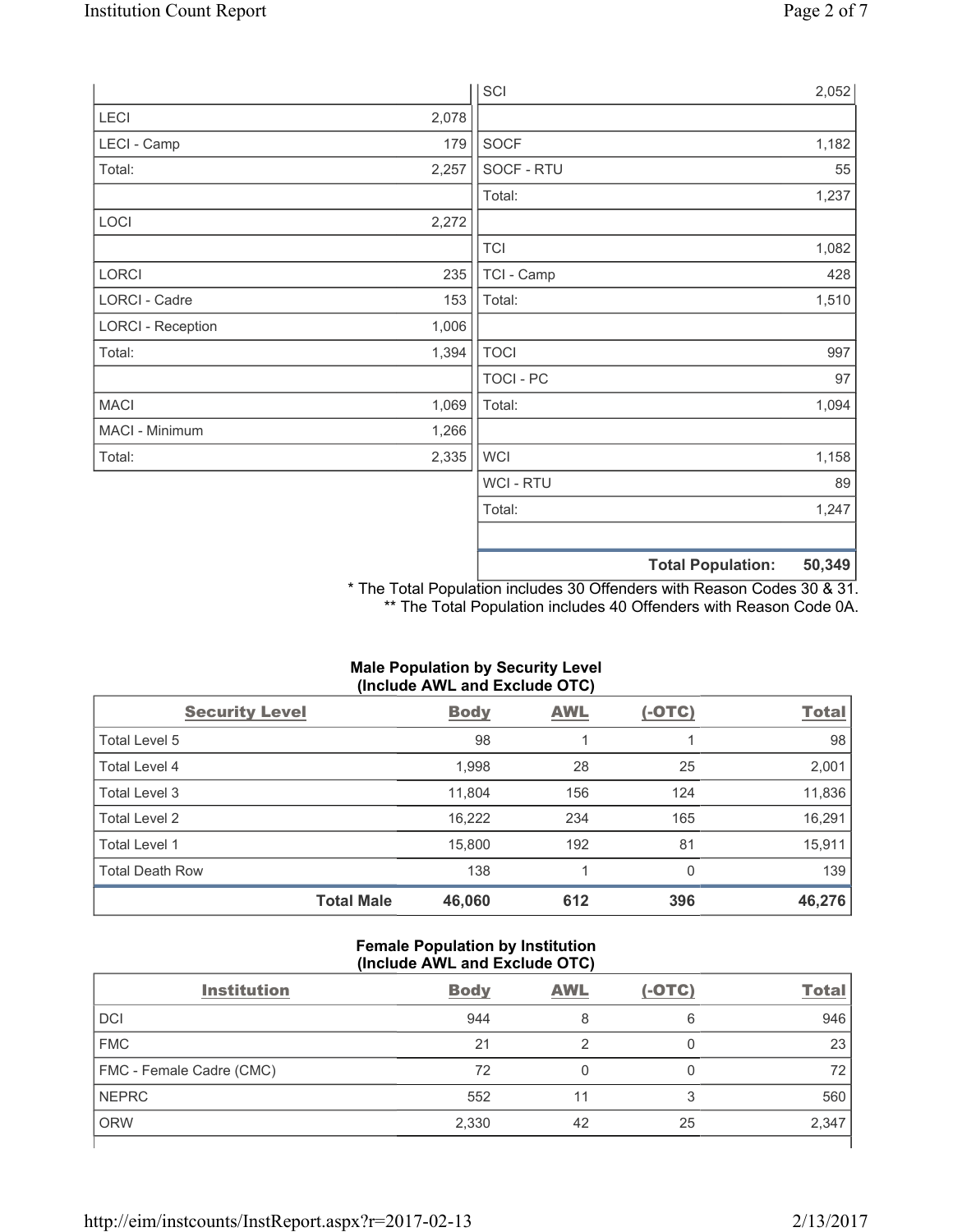| <b>ORW - Death Row</b> |                          |        | 0   |     |        |
|------------------------|--------------------------|--------|-----|-----|--------|
| ORW - PC               |                          | 13     | 0   |     | 13     |
| ORW - Reception        |                          | 233    |     |     | 233    |
| ORW - RTU              |                          | 43     |     |     | 43     |
|                        | <b>Total Female</b>      | 4,209  | 63  | 34  | 4,238  |
|                        |                          |        |     |     |        |
|                        | <b>Total Population:</b> | 50,269 | 675 | 430 | 50,514 |

### **Male Population by Institution: Security Level 5 (Include AWL and Exclude OTC)**

|                   | <b>Institution</b>   | <b>Body</b> | <b>AWL</b> | $(-OTC)$ | <b>Total</b> |
|-------------------|----------------------|-------------|------------|----------|--------------|
| <b>OSP</b>        |                      | 94          |            |          | 94           |
| <b>SOCF</b>       |                      | ◠           |            |          |              |
| <b>SOCF - RTU</b> |                      |             |            |          |              |
|                   | <b>Total Level 5</b> | 98          |            |          | 98           |

## **Male Population by Institution: Security Level 4 (Include AWL and Exclude OTC)**

| <b>Institution</b>       | <b>Body</b>    | <b>AWL</b>                | $(-OTC)$            | <b>Total</b>              |
|--------------------------|----------------|---------------------------|---------------------|---------------------------|
| $\sf ACI$                | 6              | $\mathbf{1}$              | 1                   | $\,6$                     |
| CCI                      | 5              | $\mathsf{O}\xspace$       | $\mathsf{O}\xspace$ | $\overline{5}$            |
| CRC                      | 12             | $\mathsf{O}\xspace$       | $\mathsf{O}\xspace$ | 12                        |
| CRC - Reception          | $\overline{4}$ | $\mathsf{O}\xspace$       | $\mathsf{O}\xspace$ | $\overline{4}$            |
| GCI                      | $\mathfrak{S}$ | 0                         | $\mathbf 0$         | $\ensuremath{\mathsf{3}}$ |
| LECI                     | 17             | 0                         | $\mathbf 0$         | 17                        |
| LORCI                    | 5              | $\overline{2}$            | $\overline{2}$      | $\sqrt{5}$                |
| <b>LORCI - Reception</b> | $\overline{2}$ | $\mathsf{O}\xspace$       | $\mathbf 0$         | $\mathbf 2$               |
| <b>MACI</b>              | 35             | $\mathbf 0$               | $\mathsf{O}\xspace$ | 35                        |
| <b>MANCI</b>             | 36             | $\mathbf 1$               | 1                   | 36                        |
| <b>NCCI</b>              | $\,6\,$        | $\mathsf{O}\xspace$       | $\mathbf 0$         | $\,6\,$                   |
| <b>OSP</b>               | 379            | $\ensuremath{\mathsf{3}}$ | $\,$ 3 $\,$         | 379                       |
| <b>RCI</b>               | 16             | $\mathsf{O}\xspace$       | $\mathbf 0$         | 16                        |
| <b>RICI</b>              | $\overline{4}$ | $\mathsf{O}\xspace$       | $\mathsf{O}\xspace$ | $\overline{4}$            |
| SCI                      | $\overline{2}$ | 0                         | $\mathbf 0$         | $\overline{2}$            |
| SOCF                     | 1,176          | $17\,$                    | 16                  | 1,177                     |
| SOCF - RTU               | 50             | $\mathsf{O}\xspace$       | $\mathbf 0$         | 50                        |
| <b>TCI</b>               | 5              | $\mathsf{O}\xspace$       | $\mathsf{O}\xspace$ | $\sqrt{5}$                |
| <b>TOCI</b>              | 191            | $\overline{4}$            | $\overline{2}$      | 193                       |
| <b>TOCI - PC</b>         | 19             | $\mathsf{O}\xspace$       | $\mathbf 0$         | 19                        |
| WCI                      | 19             | $\mathbf 0$               | $\mathsf{O}\xspace$ | $19$                      |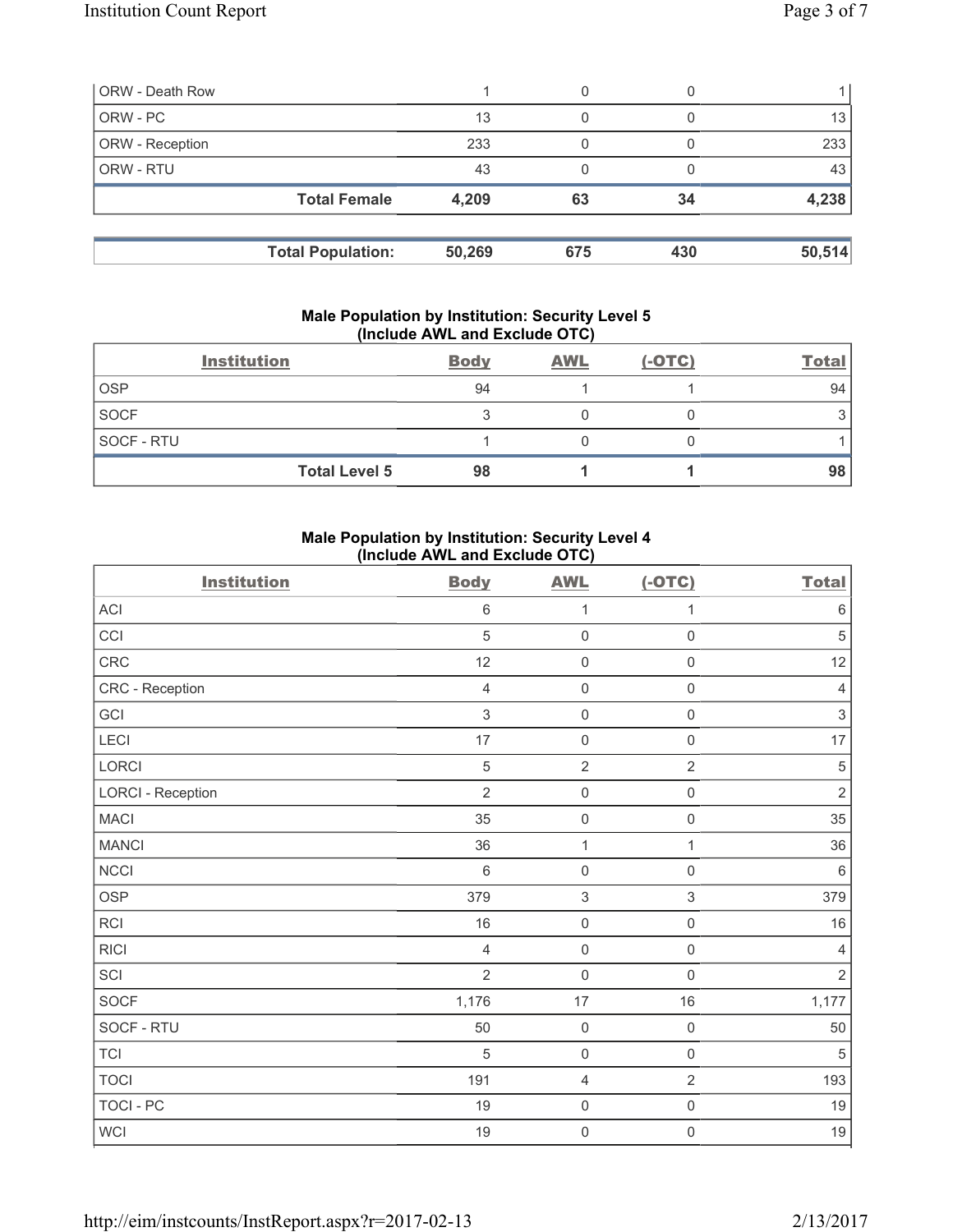| WCI - RTU |                      |      |    |          |                 |
|-----------|----------------------|------|----|----------|-----------------|
|           | <b>Total Level 4</b> | ,998 | 40 | <u>"</u> | <u>ຳ በበ1 : </u> |

| <b>Institution</b>                | $(III$ CIUDE AVE and EXCIUDE $O(O)$<br><b>Body</b> | <b>AWL</b>          | $(-OTC)$                  | <b>Total</b>              |
|-----------------------------------|----------------------------------------------------|---------------------|---------------------------|---------------------------|
| <b>ACI</b>                        | 25                                                 | $\mathbf 1$         | 1                         | 25                        |
| <b>BECI</b>                       | $\,6\,$                                            | $\mathsf{O}\xspace$ | $\mathsf{O}\xspace$       | $\,6\,$                   |
| CCI                               | $\overline{7}$                                     | $\mathbf 1$         | 1                         | $\overline{7}$            |
| CRC                               | 86                                                 | $\sqrt{5}$          | $\ensuremath{\mathsf{3}}$ | 88                        |
| CRC - Cadre                       | 138                                                | $\mathsf{O}\xspace$ | $\mathsf{O}\xspace$       | 138                       |
| CRC - Reception                   | 621                                                | 19                  | 14                        | 626                       |
| CRC - RTU                         | 49                                                 | $\mathsf{O}\xspace$ | $\mathsf 0$               | 49                        |
| CRC - Youth                       | 1                                                  | $\mathbf 1$         | 1                         | 1                         |
| <b>FMC</b>                        | $\mathsf 3$                                        | $\mathsf{O}\xspace$ | $\mathsf{O}\xspace$       | $\ensuremath{\mathsf{3}}$ |
| FMC - Intensive Care - Male (CMC) | $\sqrt{3}$                                         | $\mathsf{O}\xspace$ | $\mathsf{O}\xspace$       | $\ensuremath{\mathsf{3}}$ |
| LAECI                             | 8                                                  | $\mathsf{O}\xspace$ | $\mathbf 0$               | 8                         |
| LECI                              | 1,985                                              | $\overline{7}$      | $\overline{4}$            | 1,988                     |
| LECI - Camp                       | 1                                                  | $\mathsf{O}\xspace$ | $\mathsf{O}\xspace$       | 1                         |
| LOCI                              | $\overline{2}$                                     | $\mathsf{O}\xspace$ | $\mathsf{O}\xspace$       | $\mathbf 2$               |
| LORCI                             | 72                                                 | 35                  | 28                        | 79                        |
| LORCI - Cadre                     | 98                                                 | 1                   | $\mathbf 0$               | 99                        |
| <b>LORCI - Reception</b>          | 651                                                | $\mathsf{O}\xspace$ | $\mathsf{O}\xspace$       | 651                       |
| <b>MACI</b>                       | 967                                                | $\boldsymbol{9}$    | $6\,$                     | 970                       |
| <b>MANCI</b>                      | 2,165                                              | 25                  | 23                        | 2,167                     |
| MCI                               | $\sqrt{5}$                                         | $\mathsf{O}\xspace$ | $\mathbf 0$               | $\,$ 5 $\,$               |
| <b>NCCI</b>                       | 13                                                 | $\mathbf 1$         | $\mathbf{1}$              | 13                        |
| <b>NCI</b>                        | 5                                                  | $\mathsf{O}\xspace$ | $\mathsf{O}\xspace$       | 5                         |
| PCI                               | 31                                                 | 3                   | $\mathbf 0$               | 34                        |
| <b>RCI</b>                        | 1,903                                              | 25                  | 20                        | 1,908                     |
| <b>RICI</b>                       | 1                                                  | $\mathsf{O}\xspace$ | $\mathbf 0$               | $\mathbf{1}$              |
| SCI                               | 4                                                  | $\mathsf{O}\xspace$ | $\mathsf{O}\xspace$       | $\overline{4}$            |
| SOCF                              | $\overline{2}$                                     | $\mathsf{O}\xspace$ | $\mathsf{O}\xspace$       | $\sqrt{2}$                |
| SOCF - RTU                        | $\overline{4}$                                     | $\mathsf{O}\xspace$ | $\mathsf{O}\xspace$       | $\overline{4}$            |
| <b>TCI</b>                        | 1,025                                              | 11                  | 11                        | 1,025                     |
| TCI - Camp                        | $\mathbf{1}$                                       | $\mathsf{O}\xspace$ | $\mathsf{O}\xspace$       | $\mathbf{1}$              |
| <b>TOCI</b>                       | 653                                                | $\mathfrak{S}$      | $\overline{2}$            | 654                       |
| <b>TOCI - PC</b>                  | $77 \,$                                            | $\mathsf{O}\xspace$ | $\mathsf{O}\xspace$       | $77 \,$                   |
| <b>WCI</b>                        | 1,112                                              | $\boldsymbol{9}$    | $\boldsymbol{9}$          | 1,112                     |
| WCI - RTU                         | 80                                                 | $\mathsf{O}\xspace$ | $\mathsf{O}\xspace$       | 80                        |

# **Male Population by Institution: Security Level 3 (Include AWL and Exclude OTC)**

ľ

٦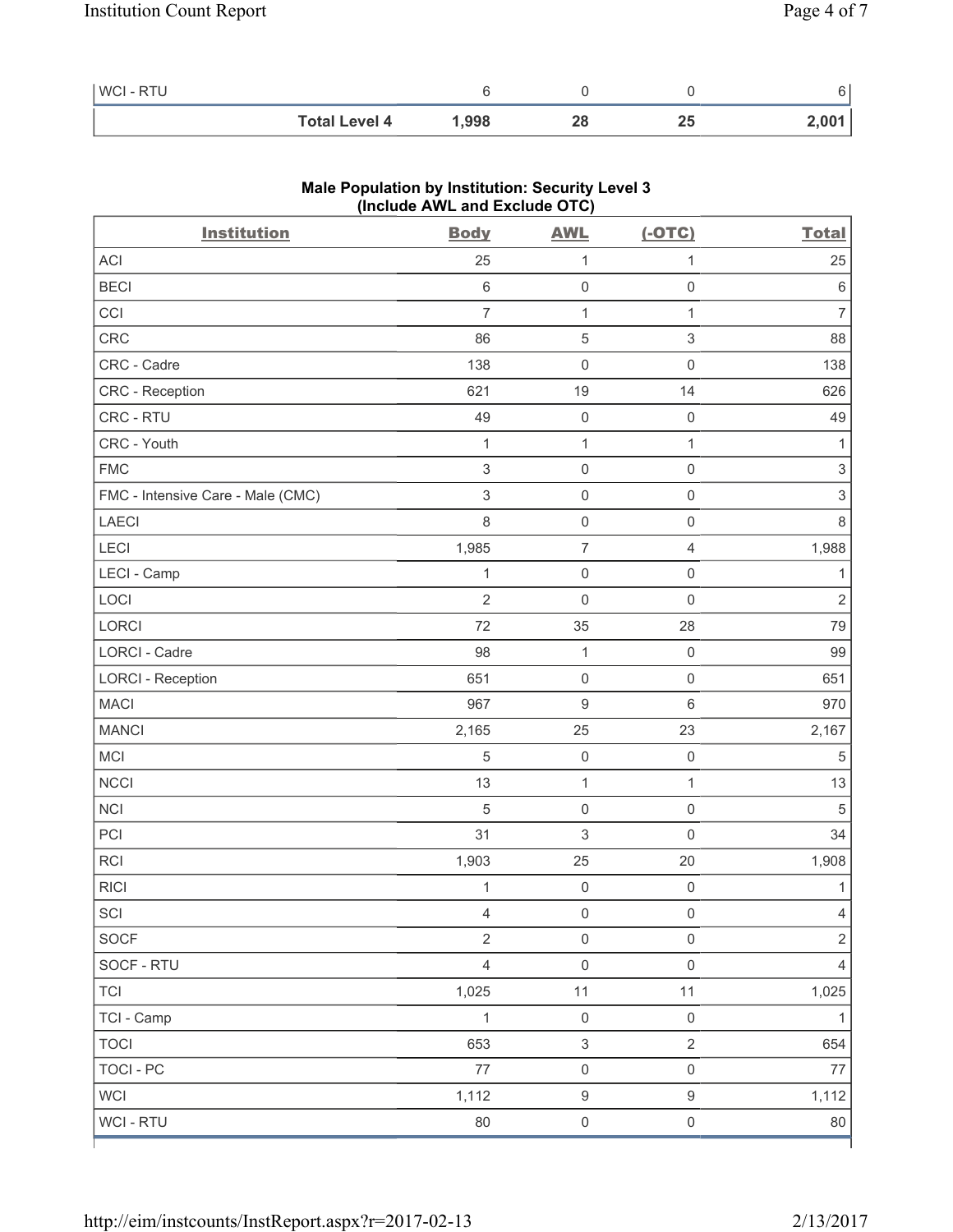| <b>Total Level 3</b> | 11,804 | 156 | 124 | 11,836 |
|----------------------|--------|-----|-----|--------|
|----------------------|--------|-----|-----|--------|

| <b>Institution</b>                | $(1101000$ Arrs and sacrade $0.10$<br><b>Body</b> | <b>AWL</b>          | $(-OTC)$                  | <b>Total</b>   |
|-----------------------------------|---------------------------------------------------|---------------------|---------------------------|----------------|
| ACI                               | 734                                               | $\,6\,$             | $\sqrt{2}$                | 738            |
| ACI-PC                            | 94                                                | $\mathbf 0$         | $\mathsf 0$               | 94             |
| <b>ACI - RTU</b>                  | 70                                                | $\mathsf{O}\xspace$ | $\mathsf{O}\xspace$       | 70             |
| <b>BECI</b>                       | 1,415                                             | 22                  | 13                        | 1,424          |
| CCI                               | 1,833                                             | 16                  | 11                        | 1,838          |
| CRC                               | 225                                               | $\mathsf{O}\xspace$ | $\mathsf{O}\xspace$       | 225            |
| CRC - Cadre                       | 92                                                | $\mathsf{O}\xspace$ | $\mathsf{O}\xspace$       | 92             |
| CRC - Reception                   | 248                                               | $\overline{7}$      | 5                         | 250            |
| CRC - RTU                         | $\mathbf{1}$                                      | $\mathsf{O}\xspace$ | $\mathsf{O}\xspace$       | $\mathbf{1}$   |
| <b>FMC</b>                        | $\boldsymbol{9}$                                  | $\overline{4}$      | $\mathsf 0$               | 13             |
| FMC - Intensive Care - Male (CMC) | 16                                                | $\mathsf{O}\xspace$ | $\mathsf 0$               | 16             |
| GCI                               | 628                                               | $\sqrt{5}$          | $\overline{4}$            | 629            |
| <b>GCI-RTU</b>                    | 34                                                | $\mathsf{O}\xspace$ | $\mathsf{O}\xspace$       | 34             |
| LAECI                             | 1,108                                             | 22                  | 21                        | 1,109          |
| LECI                              | 64                                                | $\mathsf{O}\xspace$ | $\mathbf 0$               | 64             |
| LOCI                              | 1,244                                             | 12                  | $\hbox{9}$                | 1,247          |
| LORCI                             | 114                                               | $30\,$              | 27                        | 117            |
| LORCI - Cadre                     | 48                                                | $\mathsf{O}\xspace$ | $\mathbf 0$               | 48             |
| <b>LORCI - Reception</b>          | 238                                               | $\mathsf{O}\xspace$ | $\mathsf{O}\xspace$       | 238            |
| <b>MACI</b>                       | 67                                                | $\mathbf 0$         | $\mathsf 0$               | 67             |
| <b>MANCI</b>                      | 28                                                | $\mathbf 1$         | $\mathbf{1}$              | 28             |
| MCI                               | 1,478                                             | 23                  | 17                        | 1,484          |
| MCI - Camp                        | $\mathbf{1}$                                      | $\mathbf 0$         | $\mathbf 0$               | $\mathbf{1}$   |
| NCCI                              | 1,430                                             | 14                  | 10                        | 1,434          |
| <b>NCI</b>                        | 1,699                                             | 28                  | 20                        | 1,707          |
| PCI                               | 678                                               | 10                  | $\ensuremath{\mathsf{3}}$ | 685            |
| RCI                               | 206                                               | 1                   | $\mathsf{O}\xspace$       | 207            |
| <b>RICI</b>                       | 1,520                                             | 23                  | 15                        | 1,528          |
| SCI                               | 854                                               | 10                  | $\overline{\mathcal{I}}$  | 857            |
| <b>TCI</b>                        | 10                                                | $\mathsf{O}\xspace$ | $\mathsf 0$               | $10$           |
| <b>TOCI</b>                       | $\overline{7}$                                    | $\mathbf 0$         | $\mathsf 0$               | $\overline{7}$ |
| <b>TOCI - PC</b>                  | $\mathbf{1}$                                      | $\mathbf 0$         | $\mathsf{O}\xspace$       | $\mathbf{1}$   |
| <b>WCI</b>                        | 26                                                | $\mathsf{O}\xspace$ | $\mathsf{O}\xspace$       | 26             |
| WCI - RTU                         | $\sqrt{2}$                                        | $\mathsf{O}\xspace$ | $\mathsf 0$               | $\overline{2}$ |
| <b>Total Level 2</b>              | 16,222                                            | 234                 | 165                       | 16,291         |

### **Male Population by Institution: Security Level 2 (Include AWL and Exclude OTC)**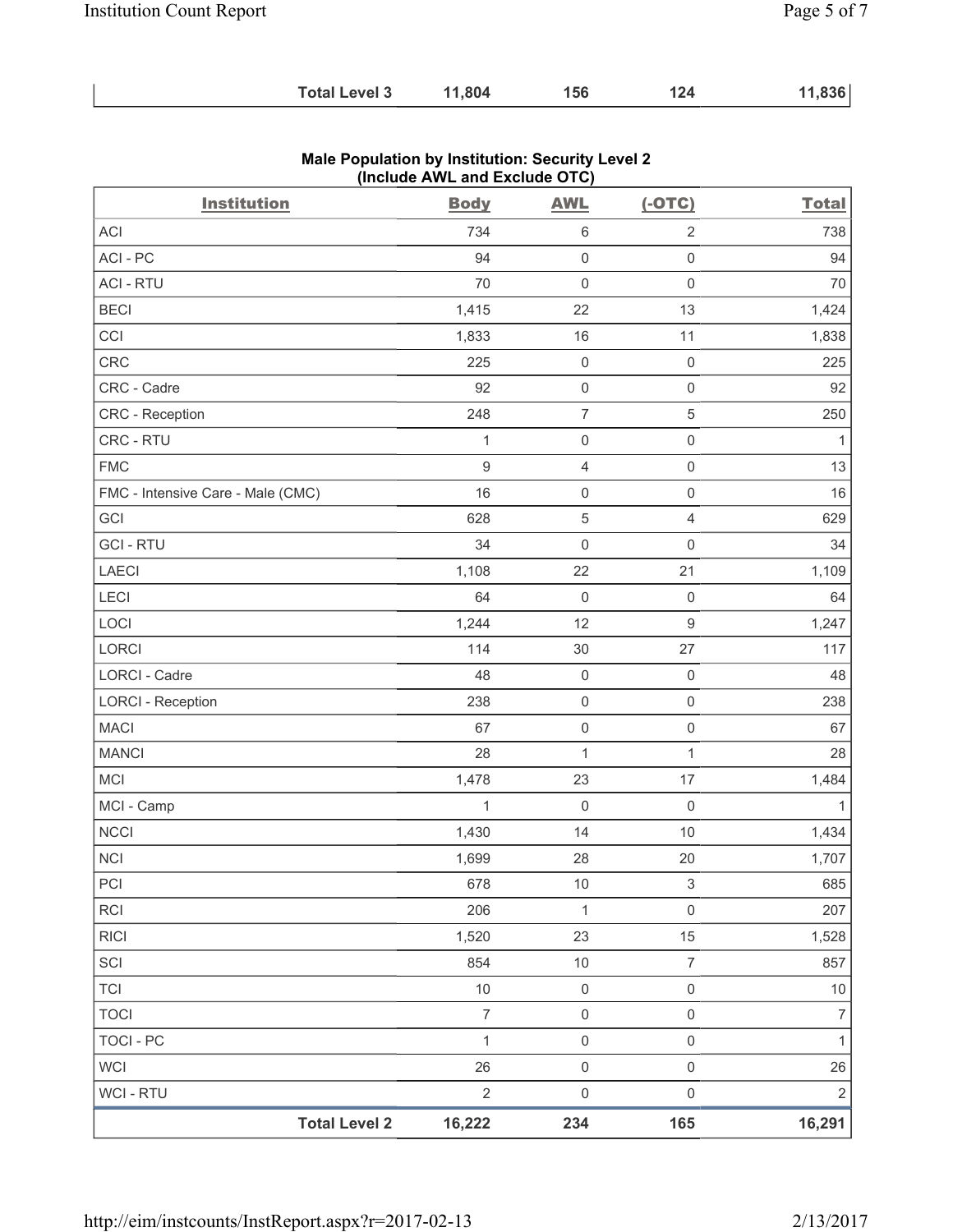| <b>ACI</b><br>681<br>$\sqrt{2}$<br>686<br>$\overline{7}$<br>ACI-PC<br>$\mathbf{1}$<br>$\mathsf 0$<br>$\mathsf{O}\xspace$<br>$\mathbf{1}$<br><b>ACI - RTU</b><br>32<br>32<br>$\mathsf{O}\xspace$<br>$\mathsf{O}\xspace$<br><b>BECI</b><br>786<br>12<br>794<br>$\overline{4}$<br><b>BECI</b> - Camp<br>490<br>$\mathsf 0$<br>$\mathsf{O}\xspace$<br>490<br>$\mathbf 5$<br>$\ensuremath{\mathsf{3}}$<br>CCI<br>741<br>743<br>CRC<br>$\sqrt{2}$<br>$\sqrt{2}$<br>97<br>97<br>CRC - Reception<br>136<br>$\ensuremath{\mathsf{3}}$<br>137<br>$\overline{4}$<br><b>FMC</b><br>432<br>$\,$ 6 $\,$<br>$\mathsf{O}\xspace$<br>438<br>22<br>$\mathsf{O}\xspace$<br>$\mathsf 0$<br>22<br>FMC - Intensive Care - Male (CMC)<br>$\overline{\mathcal{I}}$<br>GCI<br>516<br>16<br>525<br>GCI - Camp<br>$\mathsf 0$<br>$\mathsf{O}\xspace$<br>758<br>758<br><b>GCI-RTU</b><br>11<br>$\mathsf 0$<br>$\mathsf{O}\xspace$<br>11<br><b>LAECI</b><br>658<br>$\,6\,$<br>$\sqrt{2}$<br>662<br>LECI<br>12<br>$\mathsf 0$<br>$\mathsf{O}\xspace$<br>12<br>LECI - Camp<br>178<br>$\mathsf{O}\xspace$<br>$\mathbf 0$<br>178<br>LOCI<br>1,026<br>$\overline{4}$<br>$\mathsf{O}\xspace$<br>1,030<br><b>LORCI</b><br>$\boldsymbol{9}$<br>$\,8\,$<br>43<br>44<br>LORCI - Cadre<br>$\overline{7}$<br>$\mathsf{O}\xspace$<br>$\mathsf{O}\xspace$<br>$\overline{7}$<br>115<br>$\mathsf 0$<br>$\mathsf{O}\xspace$<br>115<br><b>LORCI - Reception</b><br>MACI - Minimum<br>$\,8\,$<br>1,270<br>1,266<br>$\overline{4}$<br>$\,6\,$<br>$\sqrt{2}$<br><b>MANCI</b><br>24<br>28<br>MANCI - Camp<br>401<br>$\mathbf{1}$<br>$\mathbf 1$<br>401<br>MCI<br>499<br>15<br>$\,$ 5 $\,$<br>509<br>$\mathsf{O}\xspace$<br>MCI - Camp<br>314<br>$\mathsf{O}\xspace$<br>314<br><b>NCCI</b><br>987<br>977<br>16<br>6<br>NCCI - Camp<br>462<br>$\mathsf{O}\xspace$<br>$\mathsf{O}\xspace$<br>462<br>$\,8\,$<br><b>NCI</b><br>761<br>$\,$ 5 $\,$<br>764<br>$\overline{2}$<br><b>OSP</b><br>5<br>$\overline{2}$<br>$\sqrt{5}$<br>$\mathsf{O}\xspace$<br>OSP - Camp<br>124<br>$\mathsf{O}\xspace$<br>124<br>PCI<br>1,348<br>28<br>10<br>1,366<br><b>RICI</b><br>1,070<br>10<br>1,078<br>18<br>SCI<br>1,191<br>$10$<br>$\mathbf 0$<br>1,201<br>$\,6\,$<br>$\mathsf 3$<br><b>TCI</b><br>42<br>45<br>TCI - Camp<br>427<br>$\mathsf{O}\xspace$<br>$\mathsf{O}\xspace$<br>427<br>146<br>$\mathsf 3$<br>$\overline{2}$<br><b>TOCI</b><br>147 | <b>Institution</b> | <b>Body</b> | <b>AWL</b> | $(-OTC)$ | <b>Total</b> |
|-------------------------------------------------------------------------------------------------------------------------------------------------------------------------------------------------------------------------------------------------------------------------------------------------------------------------------------------------------------------------------------------------------------------------------------------------------------------------------------------------------------------------------------------------------------------------------------------------------------------------------------------------------------------------------------------------------------------------------------------------------------------------------------------------------------------------------------------------------------------------------------------------------------------------------------------------------------------------------------------------------------------------------------------------------------------------------------------------------------------------------------------------------------------------------------------------------------------------------------------------------------------------------------------------------------------------------------------------------------------------------------------------------------------------------------------------------------------------------------------------------------------------------------------------------------------------------------------------------------------------------------------------------------------------------------------------------------------------------------------------------------------------------------------------------------------------------------------------------------------------------------------------------------------------------------------------------------------------------------------------------------------------------------------------------------------------------------------------------------------------------------------------------------------------------------------------------------------------------------------------------------------------------------------------------------------------------------------------------------------------------|--------------------|-------------|------------|----------|--------------|
|                                                                                                                                                                                                                                                                                                                                                                                                                                                                                                                                                                                                                                                                                                                                                                                                                                                                                                                                                                                                                                                                                                                                                                                                                                                                                                                                                                                                                                                                                                                                                                                                                                                                                                                                                                                                                                                                                                                                                                                                                                                                                                                                                                                                                                                                                                                                                                               |                    |             |            |          |              |
|                                                                                                                                                                                                                                                                                                                                                                                                                                                                                                                                                                                                                                                                                                                                                                                                                                                                                                                                                                                                                                                                                                                                                                                                                                                                                                                                                                                                                                                                                                                                                                                                                                                                                                                                                                                                                                                                                                                                                                                                                                                                                                                                                                                                                                                                                                                                                                               |                    |             |            |          |              |
|                                                                                                                                                                                                                                                                                                                                                                                                                                                                                                                                                                                                                                                                                                                                                                                                                                                                                                                                                                                                                                                                                                                                                                                                                                                                                                                                                                                                                                                                                                                                                                                                                                                                                                                                                                                                                                                                                                                                                                                                                                                                                                                                                                                                                                                                                                                                                                               |                    |             |            |          |              |
|                                                                                                                                                                                                                                                                                                                                                                                                                                                                                                                                                                                                                                                                                                                                                                                                                                                                                                                                                                                                                                                                                                                                                                                                                                                                                                                                                                                                                                                                                                                                                                                                                                                                                                                                                                                                                                                                                                                                                                                                                                                                                                                                                                                                                                                                                                                                                                               |                    |             |            |          |              |
|                                                                                                                                                                                                                                                                                                                                                                                                                                                                                                                                                                                                                                                                                                                                                                                                                                                                                                                                                                                                                                                                                                                                                                                                                                                                                                                                                                                                                                                                                                                                                                                                                                                                                                                                                                                                                                                                                                                                                                                                                                                                                                                                                                                                                                                                                                                                                                               |                    |             |            |          |              |
|                                                                                                                                                                                                                                                                                                                                                                                                                                                                                                                                                                                                                                                                                                                                                                                                                                                                                                                                                                                                                                                                                                                                                                                                                                                                                                                                                                                                                                                                                                                                                                                                                                                                                                                                                                                                                                                                                                                                                                                                                                                                                                                                                                                                                                                                                                                                                                               |                    |             |            |          |              |
|                                                                                                                                                                                                                                                                                                                                                                                                                                                                                                                                                                                                                                                                                                                                                                                                                                                                                                                                                                                                                                                                                                                                                                                                                                                                                                                                                                                                                                                                                                                                                                                                                                                                                                                                                                                                                                                                                                                                                                                                                                                                                                                                                                                                                                                                                                                                                                               |                    |             |            |          |              |
|                                                                                                                                                                                                                                                                                                                                                                                                                                                                                                                                                                                                                                                                                                                                                                                                                                                                                                                                                                                                                                                                                                                                                                                                                                                                                                                                                                                                                                                                                                                                                                                                                                                                                                                                                                                                                                                                                                                                                                                                                                                                                                                                                                                                                                                                                                                                                                               |                    |             |            |          |              |
|                                                                                                                                                                                                                                                                                                                                                                                                                                                                                                                                                                                                                                                                                                                                                                                                                                                                                                                                                                                                                                                                                                                                                                                                                                                                                                                                                                                                                                                                                                                                                                                                                                                                                                                                                                                                                                                                                                                                                                                                                                                                                                                                                                                                                                                                                                                                                                               |                    |             |            |          |              |
|                                                                                                                                                                                                                                                                                                                                                                                                                                                                                                                                                                                                                                                                                                                                                                                                                                                                                                                                                                                                                                                                                                                                                                                                                                                                                                                                                                                                                                                                                                                                                                                                                                                                                                                                                                                                                                                                                                                                                                                                                                                                                                                                                                                                                                                                                                                                                                               |                    |             |            |          |              |
|                                                                                                                                                                                                                                                                                                                                                                                                                                                                                                                                                                                                                                                                                                                                                                                                                                                                                                                                                                                                                                                                                                                                                                                                                                                                                                                                                                                                                                                                                                                                                                                                                                                                                                                                                                                                                                                                                                                                                                                                                                                                                                                                                                                                                                                                                                                                                                               |                    |             |            |          |              |
|                                                                                                                                                                                                                                                                                                                                                                                                                                                                                                                                                                                                                                                                                                                                                                                                                                                                                                                                                                                                                                                                                                                                                                                                                                                                                                                                                                                                                                                                                                                                                                                                                                                                                                                                                                                                                                                                                                                                                                                                                                                                                                                                                                                                                                                                                                                                                                               |                    |             |            |          |              |
|                                                                                                                                                                                                                                                                                                                                                                                                                                                                                                                                                                                                                                                                                                                                                                                                                                                                                                                                                                                                                                                                                                                                                                                                                                                                                                                                                                                                                                                                                                                                                                                                                                                                                                                                                                                                                                                                                                                                                                                                                                                                                                                                                                                                                                                                                                                                                                               |                    |             |            |          |              |
|                                                                                                                                                                                                                                                                                                                                                                                                                                                                                                                                                                                                                                                                                                                                                                                                                                                                                                                                                                                                                                                                                                                                                                                                                                                                                                                                                                                                                                                                                                                                                                                                                                                                                                                                                                                                                                                                                                                                                                                                                                                                                                                                                                                                                                                                                                                                                                               |                    |             |            |          |              |
|                                                                                                                                                                                                                                                                                                                                                                                                                                                                                                                                                                                                                                                                                                                                                                                                                                                                                                                                                                                                                                                                                                                                                                                                                                                                                                                                                                                                                                                                                                                                                                                                                                                                                                                                                                                                                                                                                                                                                                                                                                                                                                                                                                                                                                                                                                                                                                               |                    |             |            |          |              |
|                                                                                                                                                                                                                                                                                                                                                                                                                                                                                                                                                                                                                                                                                                                                                                                                                                                                                                                                                                                                                                                                                                                                                                                                                                                                                                                                                                                                                                                                                                                                                                                                                                                                                                                                                                                                                                                                                                                                                                                                                                                                                                                                                                                                                                                                                                                                                                               |                    |             |            |          |              |
|                                                                                                                                                                                                                                                                                                                                                                                                                                                                                                                                                                                                                                                                                                                                                                                                                                                                                                                                                                                                                                                                                                                                                                                                                                                                                                                                                                                                                                                                                                                                                                                                                                                                                                                                                                                                                                                                                                                                                                                                                                                                                                                                                                                                                                                                                                                                                                               |                    |             |            |          |              |
|                                                                                                                                                                                                                                                                                                                                                                                                                                                                                                                                                                                                                                                                                                                                                                                                                                                                                                                                                                                                                                                                                                                                                                                                                                                                                                                                                                                                                                                                                                                                                                                                                                                                                                                                                                                                                                                                                                                                                                                                                                                                                                                                                                                                                                                                                                                                                                               |                    |             |            |          |              |
|                                                                                                                                                                                                                                                                                                                                                                                                                                                                                                                                                                                                                                                                                                                                                                                                                                                                                                                                                                                                                                                                                                                                                                                                                                                                                                                                                                                                                                                                                                                                                                                                                                                                                                                                                                                                                                                                                                                                                                                                                                                                                                                                                                                                                                                                                                                                                                               |                    |             |            |          |              |
|                                                                                                                                                                                                                                                                                                                                                                                                                                                                                                                                                                                                                                                                                                                                                                                                                                                                                                                                                                                                                                                                                                                                                                                                                                                                                                                                                                                                                                                                                                                                                                                                                                                                                                                                                                                                                                                                                                                                                                                                                                                                                                                                                                                                                                                                                                                                                                               |                    |             |            |          |              |
|                                                                                                                                                                                                                                                                                                                                                                                                                                                                                                                                                                                                                                                                                                                                                                                                                                                                                                                                                                                                                                                                                                                                                                                                                                                                                                                                                                                                                                                                                                                                                                                                                                                                                                                                                                                                                                                                                                                                                                                                                                                                                                                                                                                                                                                                                                                                                                               |                    |             |            |          |              |
|                                                                                                                                                                                                                                                                                                                                                                                                                                                                                                                                                                                                                                                                                                                                                                                                                                                                                                                                                                                                                                                                                                                                                                                                                                                                                                                                                                                                                                                                                                                                                                                                                                                                                                                                                                                                                                                                                                                                                                                                                                                                                                                                                                                                                                                                                                                                                                               |                    |             |            |          |              |
|                                                                                                                                                                                                                                                                                                                                                                                                                                                                                                                                                                                                                                                                                                                                                                                                                                                                                                                                                                                                                                                                                                                                                                                                                                                                                                                                                                                                                                                                                                                                                                                                                                                                                                                                                                                                                                                                                                                                                                                                                                                                                                                                                                                                                                                                                                                                                                               |                    |             |            |          |              |
|                                                                                                                                                                                                                                                                                                                                                                                                                                                                                                                                                                                                                                                                                                                                                                                                                                                                                                                                                                                                                                                                                                                                                                                                                                                                                                                                                                                                                                                                                                                                                                                                                                                                                                                                                                                                                                                                                                                                                                                                                                                                                                                                                                                                                                                                                                                                                                               |                    |             |            |          |              |
|                                                                                                                                                                                                                                                                                                                                                                                                                                                                                                                                                                                                                                                                                                                                                                                                                                                                                                                                                                                                                                                                                                                                                                                                                                                                                                                                                                                                                                                                                                                                                                                                                                                                                                                                                                                                                                                                                                                                                                                                                                                                                                                                                                                                                                                                                                                                                                               |                    |             |            |          |              |
|                                                                                                                                                                                                                                                                                                                                                                                                                                                                                                                                                                                                                                                                                                                                                                                                                                                                                                                                                                                                                                                                                                                                                                                                                                                                                                                                                                                                                                                                                                                                                                                                                                                                                                                                                                                                                                                                                                                                                                                                                                                                                                                                                                                                                                                                                                                                                                               |                    |             |            |          |              |
|                                                                                                                                                                                                                                                                                                                                                                                                                                                                                                                                                                                                                                                                                                                                                                                                                                                                                                                                                                                                                                                                                                                                                                                                                                                                                                                                                                                                                                                                                                                                                                                                                                                                                                                                                                                                                                                                                                                                                                                                                                                                                                                                                                                                                                                                                                                                                                               |                    |             |            |          |              |
|                                                                                                                                                                                                                                                                                                                                                                                                                                                                                                                                                                                                                                                                                                                                                                                                                                                                                                                                                                                                                                                                                                                                                                                                                                                                                                                                                                                                                                                                                                                                                                                                                                                                                                                                                                                                                                                                                                                                                                                                                                                                                                                                                                                                                                                                                                                                                                               |                    |             |            |          |              |
|                                                                                                                                                                                                                                                                                                                                                                                                                                                                                                                                                                                                                                                                                                                                                                                                                                                                                                                                                                                                                                                                                                                                                                                                                                                                                                                                                                                                                                                                                                                                                                                                                                                                                                                                                                                                                                                                                                                                                                                                                                                                                                                                                                                                                                                                                                                                                                               |                    |             |            |          |              |
|                                                                                                                                                                                                                                                                                                                                                                                                                                                                                                                                                                                                                                                                                                                                                                                                                                                                                                                                                                                                                                                                                                                                                                                                                                                                                                                                                                                                                                                                                                                                                                                                                                                                                                                                                                                                                                                                                                                                                                                                                                                                                                                                                                                                                                                                                                                                                                               |                    |             |            |          |              |
|                                                                                                                                                                                                                                                                                                                                                                                                                                                                                                                                                                                                                                                                                                                                                                                                                                                                                                                                                                                                                                                                                                                                                                                                                                                                                                                                                                                                                                                                                                                                                                                                                                                                                                                                                                                                                                                                                                                                                                                                                                                                                                                                                                                                                                                                                                                                                                               |                    |             |            |          |              |
|                                                                                                                                                                                                                                                                                                                                                                                                                                                                                                                                                                                                                                                                                                                                                                                                                                                                                                                                                                                                                                                                                                                                                                                                                                                                                                                                                                                                                                                                                                                                                                                                                                                                                                                                                                                                                                                                                                                                                                                                                                                                                                                                                                                                                                                                                                                                                                               |                    |             |            |          |              |
|                                                                                                                                                                                                                                                                                                                                                                                                                                                                                                                                                                                                                                                                                                                                                                                                                                                                                                                                                                                                                                                                                                                                                                                                                                                                                                                                                                                                                                                                                                                                                                                                                                                                                                                                                                                                                                                                                                                                                                                                                                                                                                                                                                                                                                                                                                                                                                               |                    |             |            |          |              |
|                                                                                                                                                                                                                                                                                                                                                                                                                                                                                                                                                                                                                                                                                                                                                                                                                                                                                                                                                                                                                                                                                                                                                                                                                                                                                                                                                                                                                                                                                                                                                                                                                                                                                                                                                                                                                                                                                                                                                                                                                                                                                                                                                                                                                                                                                                                                                                               |                    |             |            |          |              |
|                                                                                                                                                                                                                                                                                                                                                                                                                                                                                                                                                                                                                                                                                                                                                                                                                                                                                                                                                                                                                                                                                                                                                                                                                                                                                                                                                                                                                                                                                                                                                                                                                                                                                                                                                                                                                                                                                                                                                                                                                                                                                                                                                                                                                                                                                                                                                                               |                    |             |            |          |              |
|                                                                                                                                                                                                                                                                                                                                                                                                                                                                                                                                                                                                                                                                                                                                                                                                                                                                                                                                                                                                                                                                                                                                                                                                                                                                                                                                                                                                                                                                                                                                                                                                                                                                                                                                                                                                                                                                                                                                                                                                                                                                                                                                                                                                                                                                                                                                                                               |                    |             |            |          |              |

#### **Male Population by Institution: Security Level 1 (Include AWL and Exclude OTC)**